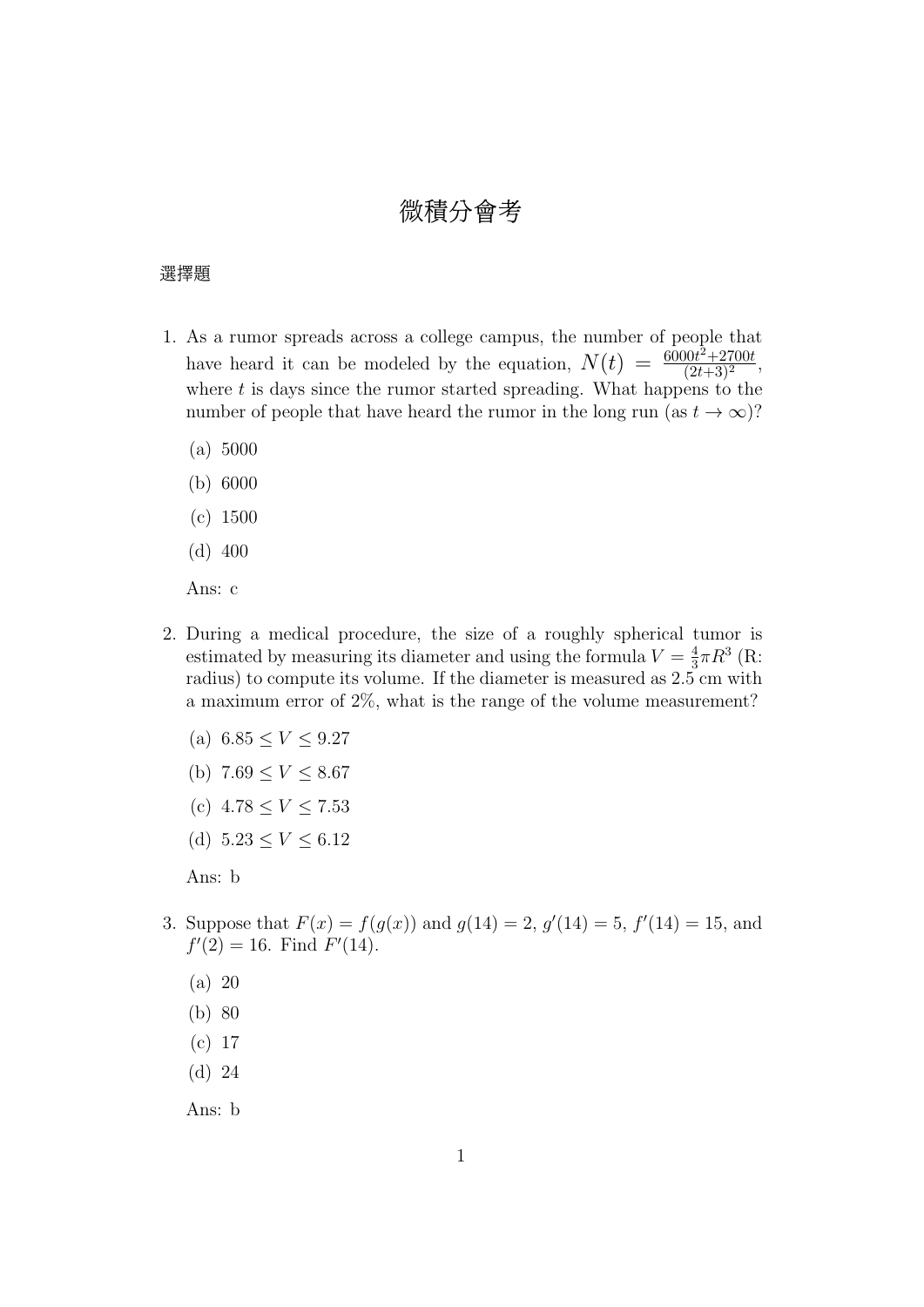- 4. Find the derivative of the function  $f(x) = x^5$ . State the domain of the function and the domain of its derivative.
	- (a)  $f'(x) = -5x^4$ , R, R
	- (b)  $f'(x) = x^4$ , R, R<sup>+</sup>
	- (c)  $f'(x) = 5x^4$ , R, R
	- (d)  $f'(x) = 5x^4$ , R, R<sup>+</sup>

Ans: c

5. Consider a function

$$
f(x) = \begin{cases} 2 - x, & \text{if } x < 0\\ 2, & \text{if } x = 0\\ \sqrt{4 + x^2}, & \text{if } x > 0 \end{cases}
$$

Which of the following is correct?

- (a) The function is continuous but not differentiable at  $x = 0$
- (b) The function is differentiable but discontinuous at  $x = 0$
- (c) None of above
- (d) The function is continuous and differentiable at  $x = 0$

Ans: a

- 6. A bus company will charter a bus that holds 52 people to groups of 34 or more. If a group contains exactly 34 people, each person pays \$65. In large groups, everybody's fare is reduced by \$1 for each person in excess of 34. Determine the size of the group for which the bus company's revenue will be greatest.
	- (a) 34 with revenue \$2210.
	- (b) Groups of 49 or 50 with revenue \$2450.
	- (c) Groups of 49 or 50 with revenue \$2210.
	- (d) 34 with revenue \$2450.

Ans: b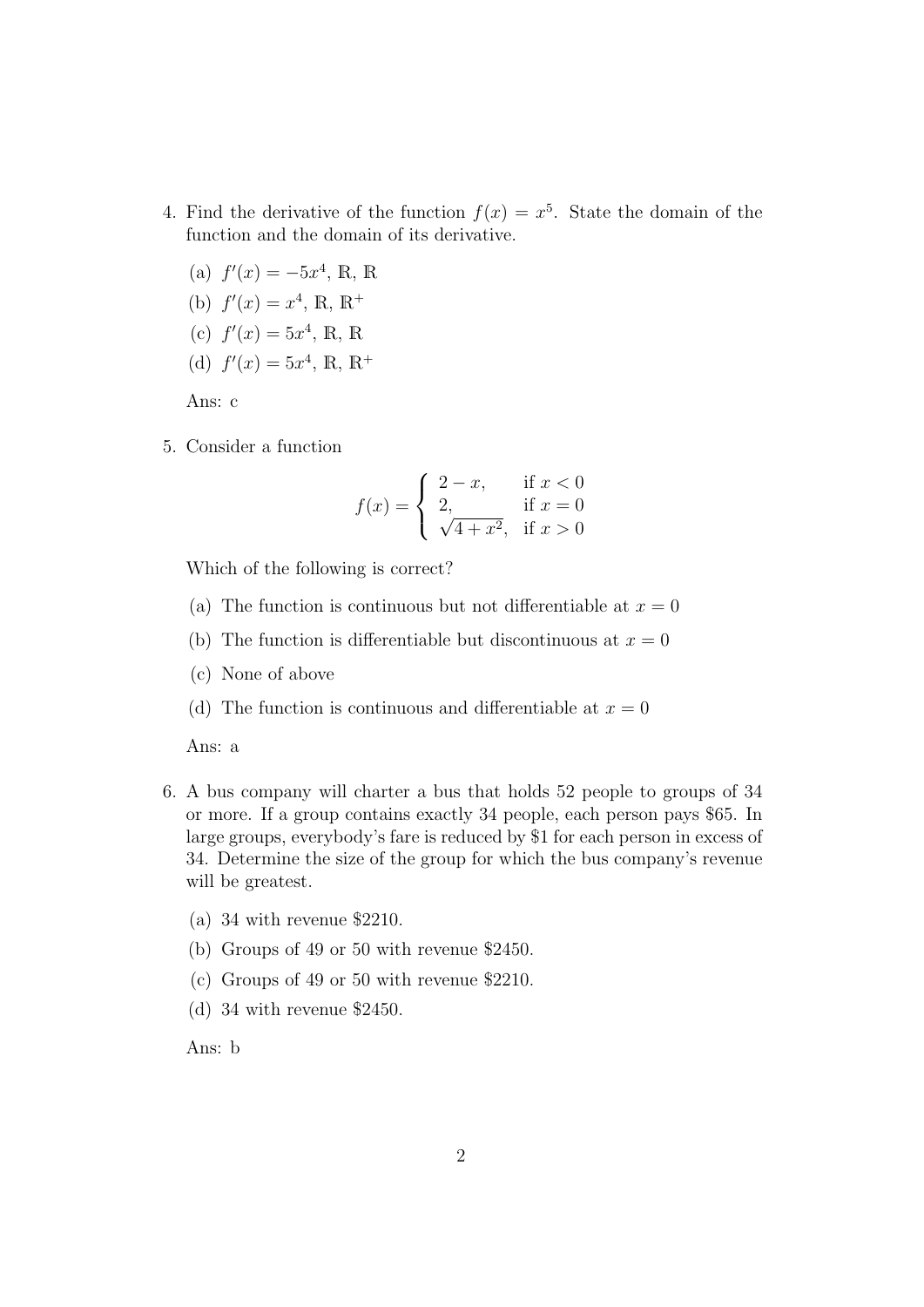7. Diagrams indicating intervals of increase or decrease and concavity are given. Select a possible graph for a function with these characteristics.

$$
\begin{array}{ccc}\nf'(x) & +++ & ---- \\
 & & \xrightarrow{+ & ---} & \xrightarrow{-2} \\
 & & -2 & & \xrightarrow{-2} & & \xrightarrow{-2} \\
\end{array}
$$





2: Sign of  $f''(x)$ 



Ans: d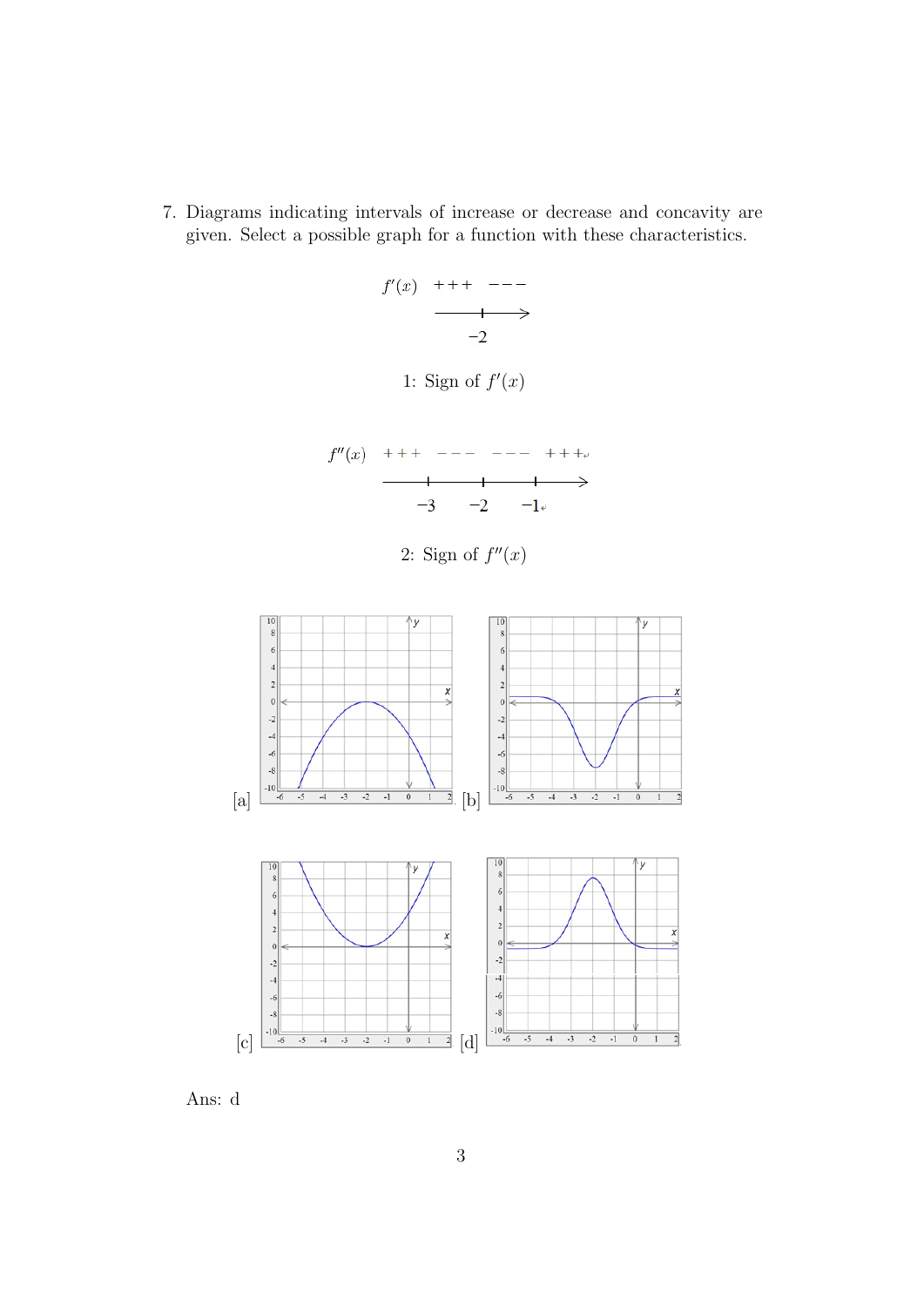- 8. Differentiate the function  $f(x) = \frac{\sqrt[3]{x+9}}{(\sqrt[3]{x+9})^2}$  $\frac{\sqrt{x+9}}{(3-8x)^9}$ .
	- (a)  $f'(x) = \frac{\sqrt[3]{x+9}}{(3-8x)}$  $\frac{\sqrt[3]{x+9}}{(3-8x)^9} \cdot \left[\frac{1}{3}\right]$ 3  $\frac{1}{x+9} - \frac{72}{3-8}$  $\frac{72}{3-8x}$ ] (b)  $f'(x) = \frac{\sqrt[3]{x+9}}{(3-8x)}$  $\frac{\sqrt[3]{x+9}}{(3-8x)^9} \cdot \left[\frac{1}{3}\right]$ 3  $\frac{1}{x+9} + \frac{72}{3-8}$  $\frac{72}{3-8x}$ ] (c)  $f'(x) = \frac{x+9}{(3-8x)^9} \cdot \left[\frac{1}{3}\right]$ 3  $\frac{1}{x+9} + \frac{72}{3-8}$  $\frac{72}{3-8x}$ (d)  $f'(x) = \frac{1}{3}$  $rac{1}{x+9} + \frac{72}{3-8}$ 3−8x

Ans: b

- 9. Find the inflection point of the function  $f(x) = xe^{-2x}$ .
	- (a)  $(2, e^2)$ (b)  $(1, e^{-2})$
	-
	- (c)  $(3, e^2)$
	- (d)  $(1, e^3)$

Ans: b

10. Choose the correct graph for the given function  $y = e^{x-2}$ .

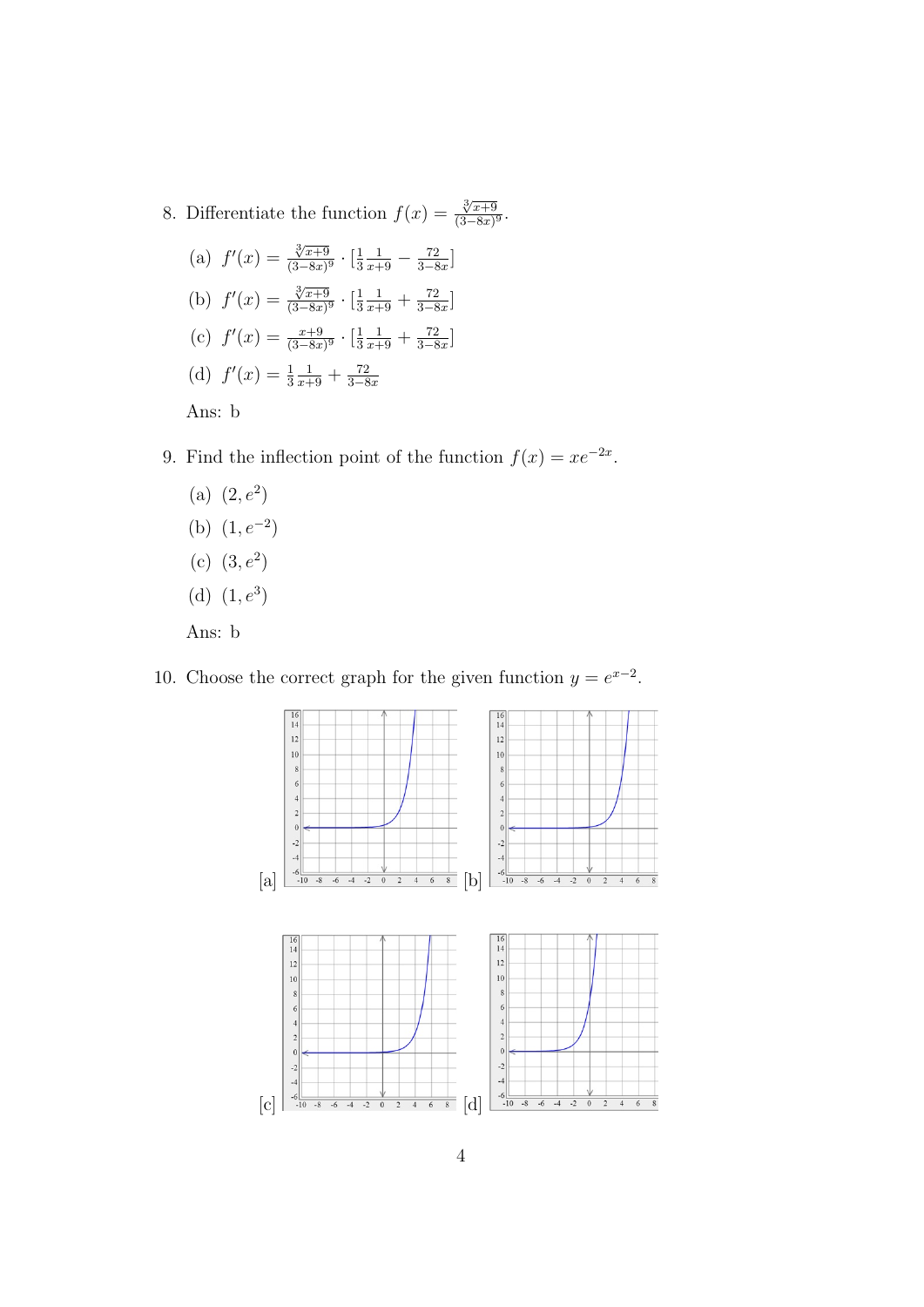Ans: b

- 11. Find the relative extrema of the function  $f(x) = \frac{1}{\sqrt{3}}$  $\frac{1}{3\pi}e^{-x^2/2}$ . Round your answer to one decimal place.
	- (a) Relative minimum is  $(0, 0.3)$ .
	- (b) Relative minimum is  $(0, -0.3)$ ; relative maximum is  $(1, 0.3)$ .
	- (c) Relative minimum is  $(-1, -0.3)$ ; relative maximum is  $(1, 0.3)$ .
	- (d) Relative maximum is  $(0, 0.3)$ .

Ans: d

- 12. Find the limit of  $\lim_{x\to\infty} (1+\frac{2}{x})^{5x}$ 
	- (a) 1
	- (b)  $e^{10}$
	- $(c) e<sup>3</sup>$
	- (d)  $\infty$
	- Ans: b
- 13. Given  $f'(x) = \frac{x+1}{\sqrt{x}}$  $\frac{1}{x}$  and  $f(4) = 5$ . Find the function f.
	- (a)  $f(x) = \frac{2}{3}x^{3/2} + 2\sqrt{x} 13/3$ (b)  $f(x) = x^3 - 2x^2 + 8x - 4$ (c)  $f(x) = x^{3/2}/3 + 2x^2 - 13/3$ (d)  $f(x) = 2x^3 - 2x - 13/3$ Ans: a
- 14. Find  $\int \frac{6e^x + 6e^{-x}}{e^x e^{-x}}$  $\frac{e^x+6e^{-x}}{e^x-e^{-x}}dx.$ 
	- (a) 6  $ln|e^x e^{-x}| + C$ . (b)  $\frac{1}{6} ln|e^x + e^{-x}| + C.$
	- (c) 6  $ln|e^x + e^{-x}| + C$ .
	- (d)  $\frac{1}{6} ln|e^x e^{-x}| + C.$

Ans: a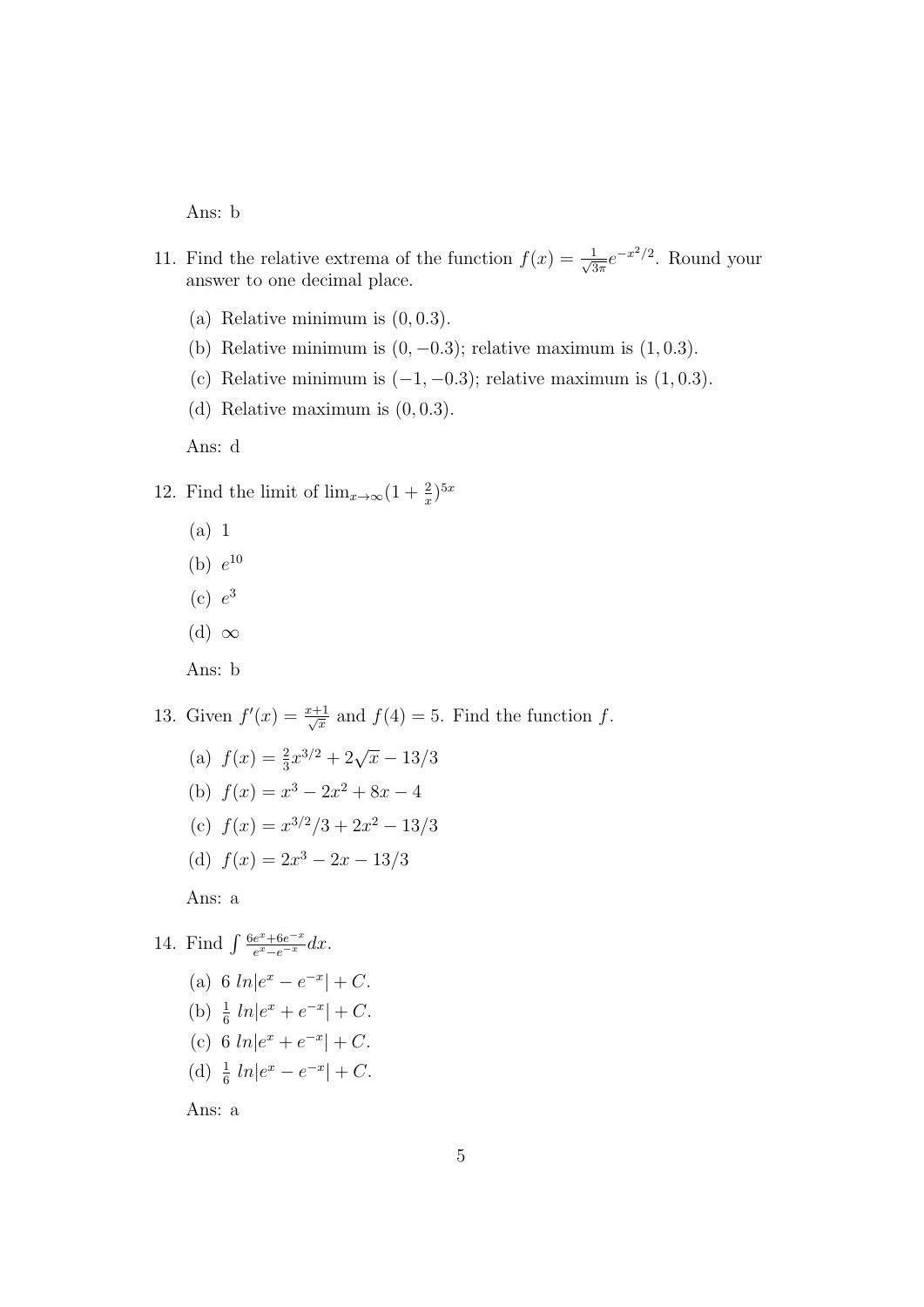15. Find 
$$
\int \frac{x}{x-7} dx
$$
.  
\n(a)  $\int \frac{x}{x-7} dx = x + 7 \ln|x-7| + C$   
\n(b)  $\int \frac{x}{x-7} dx = x + \ln|x-7| + C$   
\n(c)  $\int \frac{x}{x-7} dx = x - \ln|x-7| + C$   
\n(d)  $\int \frac{x}{x-7} dx = x - 7 \ln|x-7| + C$   
\nAns: a

16. Consider the three functions in the following figure.



Which of the following is correct?

- (a)  $\int_0^1$  $\frac{1}{x^2}dx$  is convergent to 1.
- (b)  $\int_1^\infty$  $\frac{1}{x^2}dx$  is convergent to 1.
- (c) By using Comparison Theorem,  $\int_0^1 g(x)dx$  is convergent.
- (d) By using Comparison Theorem,  $\int_1^\infty f(x)dx$  is divergent.

Ans: b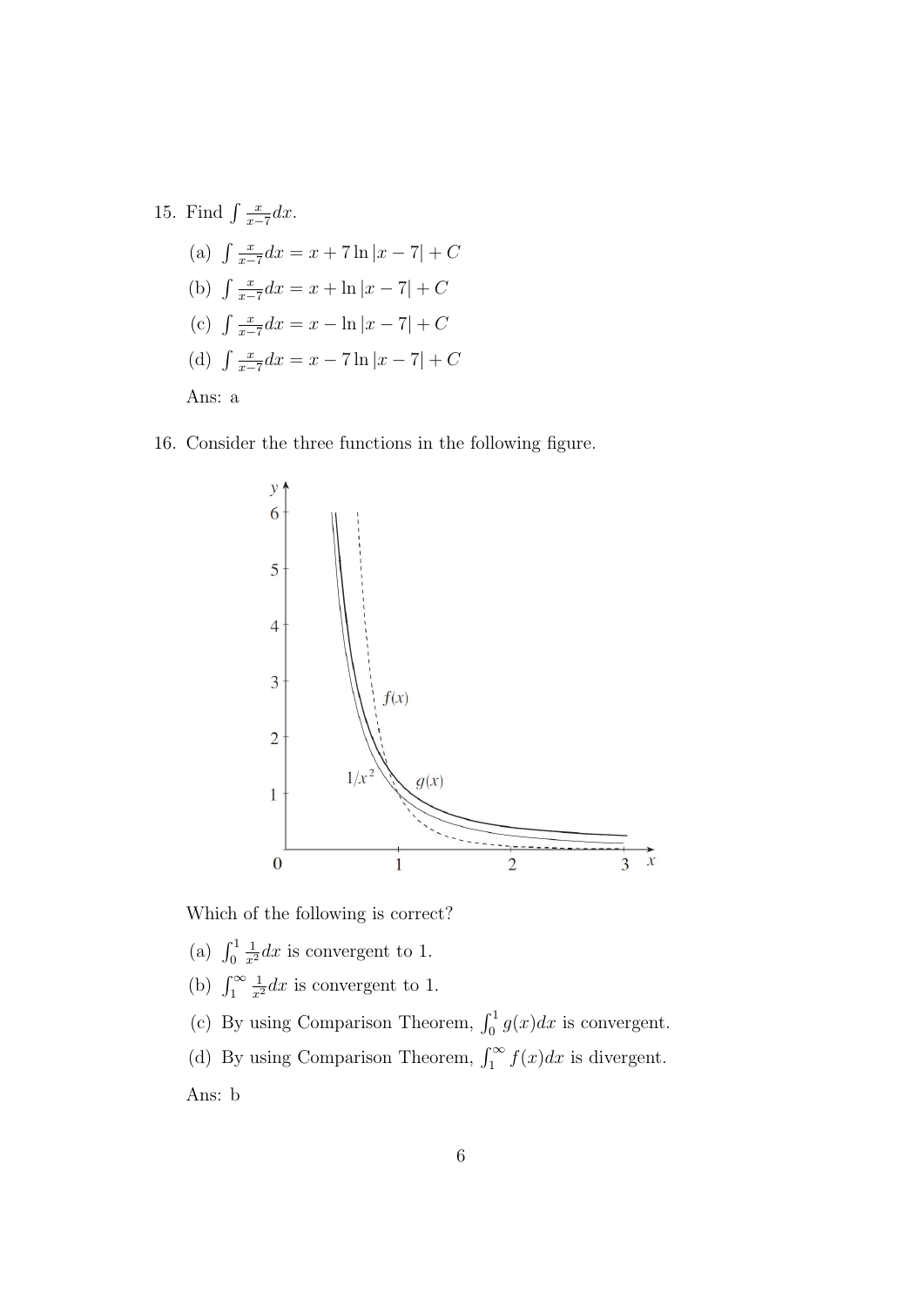- 17. Find the relative minimum of the function,  $f(x, y) = 2x^2 + y^2$ , subject to the constraint  $g(x, y) = x + y - 1 = 0$ .
	- (a) 2/3
	- (b) 2.5
	- (c) 3/5
	- (d) 3

Ans: a

- 18. Find the volume of the solid bounded above by the surface  $z = f(x, y)$ and below by the plane region R, where  $f(x, y) = 2x^2y$ ; R is the region bounded by the graphs of  $y = x$  and  $y = x^2$ .
	- (a) 2/35
	- (b) 13/5
	- (c) 17/2
	- (d) 4/7
	- Ans: a
- 19. Choose the correct sketch of the indicated level curve  $f(x, y) = C$  for the given constant C.  $f(x, y) = 9ye^x$ ;  $C = 2$ .

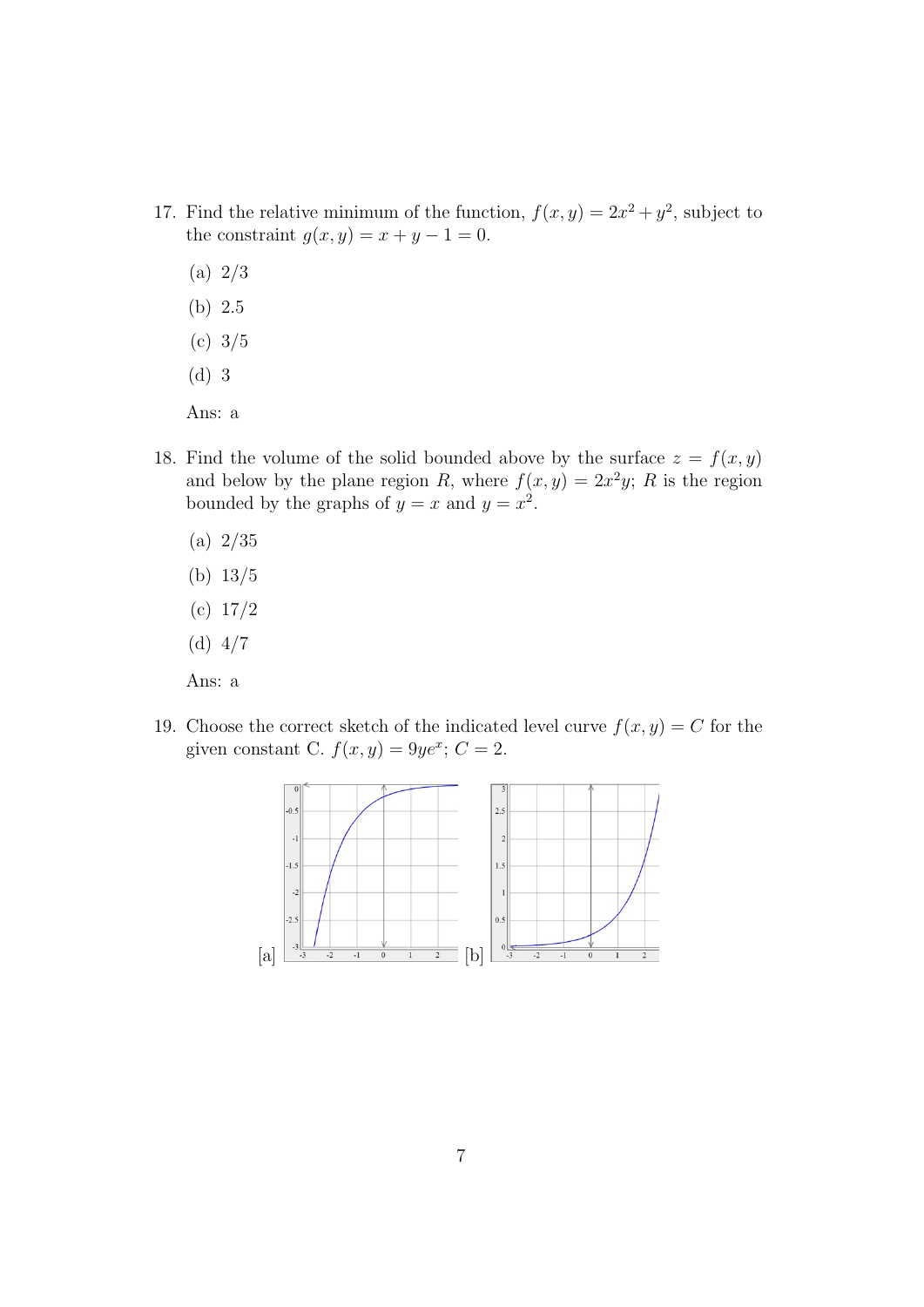

Ans: c

20. Describe the domain of the given function

$$
f(x,y) = \frac{3x}{\ln(x+2y)}.
$$

- (a) All ordered pairs  $(x, y)$  of real numbers for which  $x + 2y < 0$  and  $x + 2y = 1.$
- (b) All ordered pairs  $(x, y)$  of real numbers for which  $x + 2y > 0$  and  $x + 2y \neq 1$ .
- (c) All ordered pairs  $(x, y)$  of real numbers for which  $x + 2y < 0$  and  $x + 2y \neq 1$ .
- (d) All ordered pairs  $(x, y)$  of real numbers for which  $x + 2y > 0$  and  $x + 2y = 1.$

Ans: b

## 填空題

1. Find the absolute maximum value and the absolute minimum value, if any, of the function,  $f(x) = 3x^{2/3} - 2x$  on [0,3].

Ans: the absolute maximum value: 1; the absolute minimum value: 0

2. Differentiate the given function. Give your answer in terms of natural logs with the arguments in parentheses [e.g.  $ln(x)$ ].

$$
f(x) = \frac{\log_8 x}{14\sqrt{x}}
$$

Ans:  $\frac{2-\ln x}{28\cdot \ln 8\cdot x\sqrt{x}}$ .